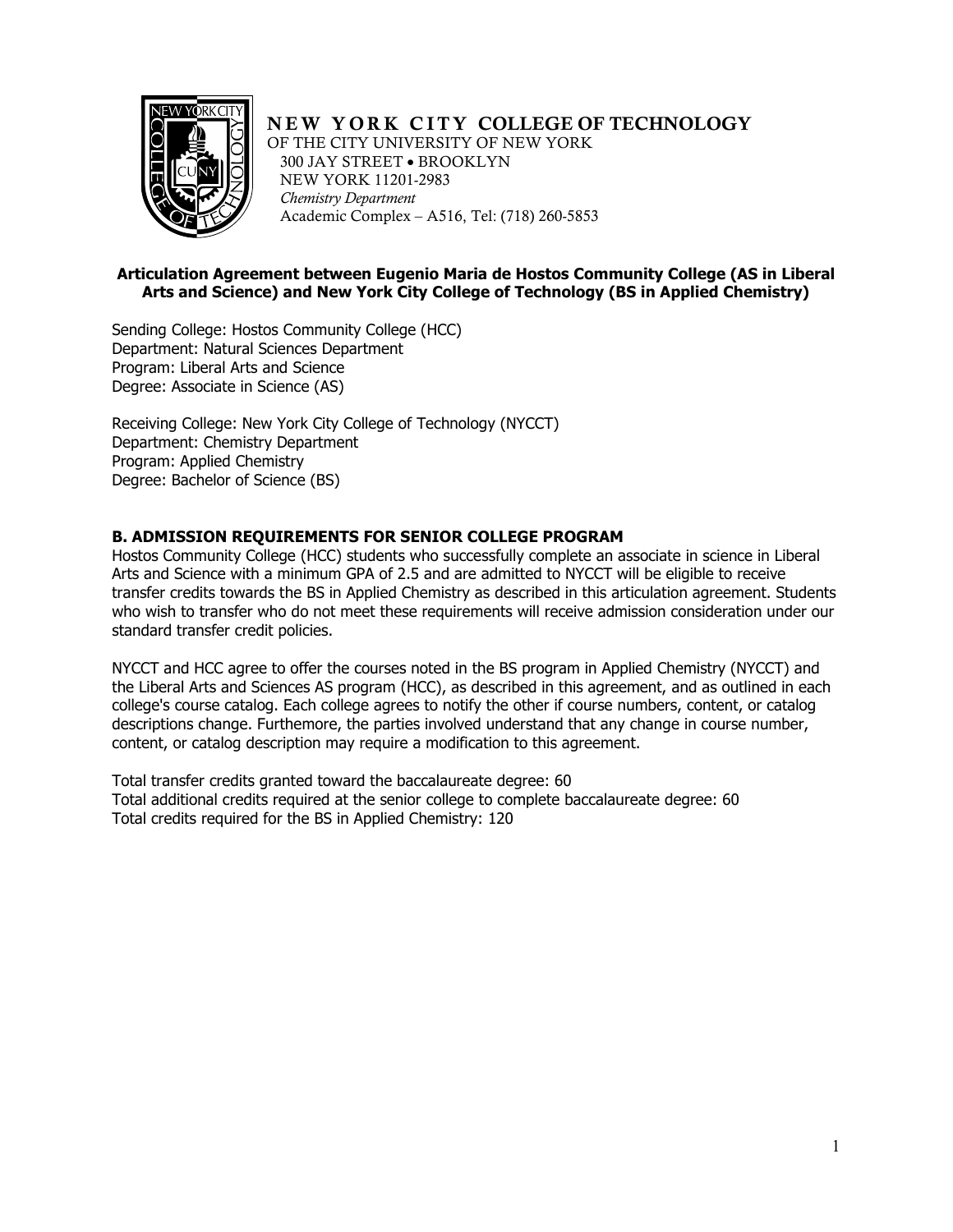## **C. COURSE EQUIVALENCIES AND TRANSFER CREDIT AWARDED**

 Students transferring from HCC with an AS in Liberal Arts and Science shall enter the BS Program in Applied Chemistry at NYCCT as third year students. The following courses, totaling 60 credits, will be transferred to NYCCT as described below.

| <b>Hostos Community College</b>                                                                                                                                                                                                                                                                                                                                                                          | <b>New York City College of Technology</b> |                                                                                                                                                                                                                                                                                                                                                                                                       |                                             |
|----------------------------------------------------------------------------------------------------------------------------------------------------------------------------------------------------------------------------------------------------------------------------------------------------------------------------------------------------------------------------------------------------------|--------------------------------------------|-------------------------------------------------------------------------------------------------------------------------------------------------------------------------------------------------------------------------------------------------------------------------------------------------------------------------------------------------------------------------------------------------------|---------------------------------------------|
| <b>Common Core Requirements</b>                                                                                                                                                                                                                                                                                                                                                                          | <b>Credits</b>                             | <b>Transfer Credit</b>                                                                                                                                                                                                                                                                                                                                                                                | <b>Transfer</b><br><b>Credit</b><br>Granted |
| <b>Required Common Core:</b><br>ENG 110 English Composition I or equivalent<br>ENG 111 English Composition II                                                                                                                                                                                                                                                                                            | 6                                          | ENG 1101 English Composition I<br>ENG 1121 English Composition II                                                                                                                                                                                                                                                                                                                                     | 6                                           |
| MQR: MAT 210 Calculus I*                                                                                                                                                                                                                                                                                                                                                                                 | $\overline{4}$                             | MAT 1475 Calculus I                                                                                                                                                                                                                                                                                                                                                                                   | 4                                           |
| Life and Physical Sciences<br>BIO 210 OR CHE 210 OR PHY 210                                                                                                                                                                                                                                                                                                                                              | $\overline{4}$                             | Life and Physical Sciences<br>BIO 1101 OR CHEM 1110 OR PHYS 1441 <sup>1</sup>                                                                                                                                                                                                                                                                                                                         | 4                                           |
| <b>Flexible Common Core:</b><br>World Cultures and Global Issues<br>ANT 101, BLS 101, ENG 200, ENG 213, ENG 215, ENG 222,<br>HIS 201, HIS 202, HUM 100, LAC 108, LAC 118, POL 207,<br>SPA 117, SPA 118, WGS 200                                                                                                                                                                                          | 3                                          | World Cultures and Global Issues                                                                                                                                                                                                                                                                                                                                                                      | 3                                           |
| US Experience in its Diversity<br>BLS 114, ENG 225, HIS 210, HIS 211, HIS 214, LAC 101,<br>LAC 132, POL 101, WGS 100                                                                                                                                                                                                                                                                                     | 3                                          | US Experience in Diversity                                                                                                                                                                                                                                                                                                                                                                            | 3                                           |
| Creative Expression<br>ENG 203, ENG 204, ENG 210, ENG 212, ENG 214, ENG 221,<br>LAC 246, VPA 114, VPA 141, VPA 181, VPA 192                                                                                                                                                                                                                                                                              | 3                                          | <b>Creative Expression</b>                                                                                                                                                                                                                                                                                                                                                                            | 3                                           |
| <b>Individual and Society</b><br>ECO 101, ECO 102, CJ 101, ENG 223, ENG 224, ENG 228,<br>ENG 230, LIN 100, LIN 102, LIN 103, PSY 101, PSY 110,<br>PSY 120, PSY 121, SOC 101                                                                                                                                                                                                                              | 3                                          | <b>Individual and Society</b>                                                                                                                                                                                                                                                                                                                                                                         | 3                                           |
| Scientific World<br>BIO 220 OR CHE 220 OR PHY 220                                                                                                                                                                                                                                                                                                                                                        | $\overline{4}$                             | Scientific World<br>BIO 1201 OR CHEM 1210 OR PHYS 1442 <sup>1</sup>                                                                                                                                                                                                                                                                                                                                   | 4                                           |
| One additional course from Scientific World:<br>BIO 260 OR BIO 310 OR CHE 310/312 OR MAT 220 OR<br><b>MAT 310</b>                                                                                                                                                                                                                                                                                        | 3-4                                        | <b>Flexible Core</b><br>BIO 2450 OR BIO 3302 OR CHEM 2223 <sup>1</sup> OR MAT<br>1575 OR MAT 2675                                                                                                                                                                                                                                                                                                     | 3-4                                         |
| <b>Subtotal</b>                                                                                                                                                                                                                                                                                                                                                                                          | 33-34                                      | <b>Subtotal</b>                                                                                                                                                                                                                                                                                                                                                                                       | 33-34                                       |
| <b>Requirements for the Major</b>                                                                                                                                                                                                                                                                                                                                                                        | <b>Credits</b>                             | <b>Transfer Credit</b>                                                                                                                                                                                                                                                                                                                                                                                | <b>Credits</b>                              |
| Select one course sequence from an area of concentration<br>different from that selected in the Common Core (Life and<br>Physical Sciences and Scientific World):<br>a. BIO 210 and BIO 220 General Biology I and II<br>b. CHE 210 and CHE 220 General Chemistry I and II<br>c. PHY 210 and PHY 220 General Physics I and II                                                                             | 8                                          | BIO 1101 and BIO 1210 - General Biology I and<br>П<br>CHEM 1110 and CHEM 1210 - General Chemistry<br>I and II<br>PHYS 1441 and PHYS 1442 - General Physics I<br>and II: Calculus Based                                                                                                                                                                                                                | 8                                           |
| Choose (2) additional courses from the following:<br>BIO 230 Anatomy and Physiology I<br>BIO 240 Anatomy and Physiology II<br>BIO 260 Introduction to Genetics<br>BIO 299 Independent Studies in Biology<br>BIO 310 Microbiology<br>CHE 299 Independent Studies in Chemistry<br>CHE 310/312 Organic Chemistry I<br>MAT 220 Calculus II<br>MAT 310 Calculus III<br>PHY 299 Independent Studies in Physics | $8 - 9$                                    | Equivalent courses:<br>BIO 2311 Anatomy and Physiology I <sup>2</sup><br>BIO 2312 Anatomy and Physiology II <sup>2</sup><br>BIO 2450 Genetics <sup>2</sup><br>BIO 3302 Microbiology <sup>2</sup><br>CHEM 2223 Organic Chemistry I<br>MAT 1575 Calculus II<br>MAT 2675 Calculus III <sup>2</sup><br>Transfer credit for CHEM 4901 will be given for<br>any of the following: BIO 299, CHE 299, PHY 299 | $8-9$                                       |
| <b>Subtotal</b>                                                                                                                                                                                                                                                                                                                                                                                          | 49-51                                      |                                                                                                                                                                                                                                                                                                                                                                                                       |                                             |
| Free Electives*                                                                                                                                                                                                                                                                                                                                                                                          | $9 - 11$                                   | Free electives                                                                                                                                                                                                                                                                                                                                                                                        | $9 - 11$                                    |
| <b>Total Credits for Degree</b>                                                                                                                                                                                                                                                                                                                                                                          | 60                                         | <b>Total</b>                                                                                                                                                                                                                                                                                                                                                                                          | 60                                          |

2 WI courses at Hostos (both might be Science courses)

 $\overline{a}$ Notes: \*Depending on placement, students may be required to complete MAT 160. These students should consult with an advisor in the Math department. Students, who are required to take MAT 160, will complete the course as part of the Common Core Mathematical and Quantitative Reasoning and will take MAT 210 under "free electives"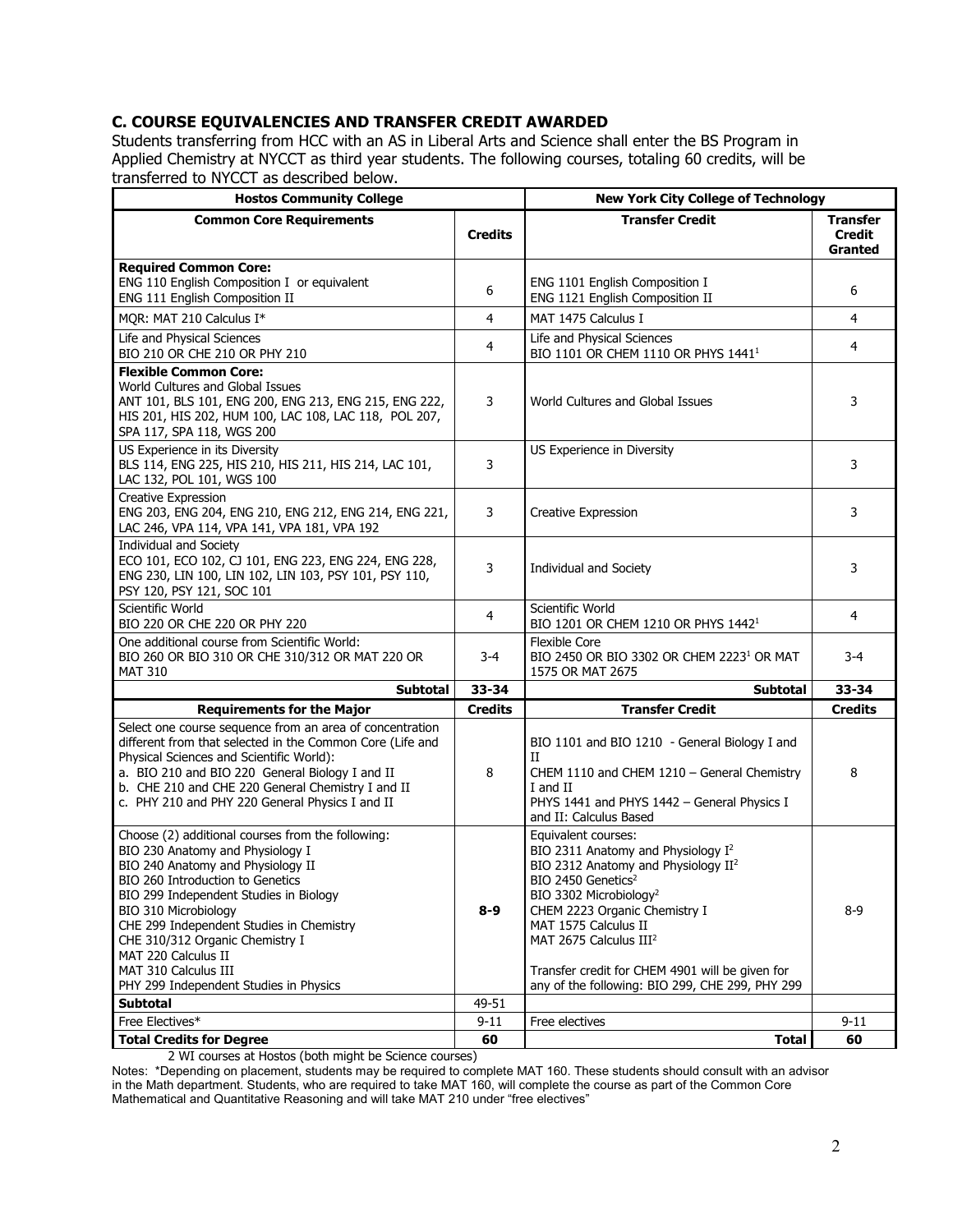The program has received a waiver to specify particular courses students must take in STEM areas of the Common Core (Mathematical and Quantitative Reasoning).

If students take a different course in this area, they will be certified as having completed the Common Core area, but it may not be possible for them to finish their degree in 60 credits.

1 PHYS 1441 is a 5-credit course at NYCCT

2 These courses are not required by the Applied Chemistry BS degree; students will receive science/math electives credits

### **D. SENIOR COLLEGE UPPER DIVISION COURSES REMAINING FOR BACCALAUREATE DEGREE**

| <b>Course and Title</b>                                                                                                                                                                                                                                                                                                                                                            | <b>Credits</b>                  |  |  |
|------------------------------------------------------------------------------------------------------------------------------------------------------------------------------------------------------------------------------------------------------------------------------------------------------------------------------------------------------------------------------------|---------------------------------|--|--|
| <b>Program Specific Degree Requirements</b>                                                                                                                                                                                                                                                                                                                                        |                                 |  |  |
| CHEM 3222 Physical Chemistry: Thermodynamics and Kinetics                                                                                                                                                                                                                                                                                                                          | 4                               |  |  |
| CHEM 3312 Analytical Chemistry                                                                                                                                                                                                                                                                                                                                                     | 5                               |  |  |
| CHEM 3412 Instrumental Methods of Analysis                                                                                                                                                                                                                                                                                                                                         | 5                               |  |  |
| CHEM 3622 Inorganic Chemistry                                                                                                                                                                                                                                                                                                                                                      | 4                               |  |  |
| CHEM 4312 Instrumental Chromatography                                                                                                                                                                                                                                                                                                                                              | 4                               |  |  |
| CHEM 4323 Advanced Laboratory Applications in Advanced Spectroscopy                                                                                                                                                                                                                                                                                                                | $\overline{2}$                  |  |  |
| BIO 3601 Biochemistry                                                                                                                                                                                                                                                                                                                                                              | 4                               |  |  |
| CHEM 4901 Internship/Research in Applied Chemistry I                                                                                                                                                                                                                                                                                                                               | 3                               |  |  |
| The following courses may be required if not taken at the Associate level at HCC:<br>CHEM 1110 General Chemistry I<br>CHEM 1210 General Chemistry II<br>CHEM 2223 Organic Chemistry I<br>CHEM 2323 Organic Chemistry II<br>MAT 1575 Calculus II<br>PHYS 1441 General Physics I: Calculus Based<br>PHYS 1442 General Physics II: Calculus Based                                     | 4<br>4<br>5<br>5<br>4<br>5<br>5 |  |  |
| College Option Requirements <sup>3</sup>                                                                                                                                                                                                                                                                                                                                           |                                 |  |  |
| One course in speech/ oral communication <sup>4</sup>                                                                                                                                                                                                                                                                                                                              | 3                               |  |  |
| One interdisciplinary liberal arts and sciences course                                                                                                                                                                                                                                                                                                                             | 3                               |  |  |
| Elective Credits to equal or exceed 120 credits at City Tech <sup>5,6</sup><br>Choose courses from the following list to bring total number of credits to 120. The choice of electives, to be made<br>in close consultation with the Program Coordinator or Academic Advisor, should ideally reflect the student's<br>interests, post-baccalaureate study plans, and career goals. |                                 |  |  |
| BIO 2311 Anatomy and Physiology I (Lecture and Laboratory)                                                                                                                                                                                                                                                                                                                         | 4                               |  |  |
| BIO 2312 Anatomy and Physiology II (Lecture and Laboratory)                                                                                                                                                                                                                                                                                                                        | 4                               |  |  |
| BIO 3302 Microbiology (Lecture and Laboratory)                                                                                                                                                                                                                                                                                                                                     | 4                               |  |  |
| BIO 3350 Elements of Bioinformatics (Lecture and Laboratory)                                                                                                                                                                                                                                                                                                                       | 4                               |  |  |
| BIO 3352 Bioinformatics (Lecture and Laboratory)                                                                                                                                                                                                                                                                                                                                   | 4                               |  |  |
| BIO 3356 Molecular Modeling in Biology                                                                                                                                                                                                                                                                                                                                             | 3                               |  |  |
| BIO 3524 Nutrition                                                                                                                                                                                                                                                                                                                                                                 | $\overline{2}$                  |  |  |
| BIO 3526 Pathophysiology                                                                                                                                                                                                                                                                                                                                                           | 3                               |  |  |
| BIO 3620 Molecular and Cell Biology (Lecture and Laboratory)                                                                                                                                                                                                                                                                                                                       | 4                               |  |  |
| CHEM 2411 Special Topics                                                                                                                                                                                                                                                                                                                                                           | 4                               |  |  |
| CHEM 4902 Internship Research in Applied Chemistry II                                                                                                                                                                                                                                                                                                                              | 3                               |  |  |
| CHEM 4822 Medicinal Chemistry                                                                                                                                                                                                                                                                                                                                                      | 3                               |  |  |
| CST 2403 Introductory C++ Programming Language Part I                                                                                                                                                                                                                                                                                                                              | 3                               |  |  |
| CST 3503 C++ Programming Part II                                                                                                                                                                                                                                                                                                                                                   | 3                               |  |  |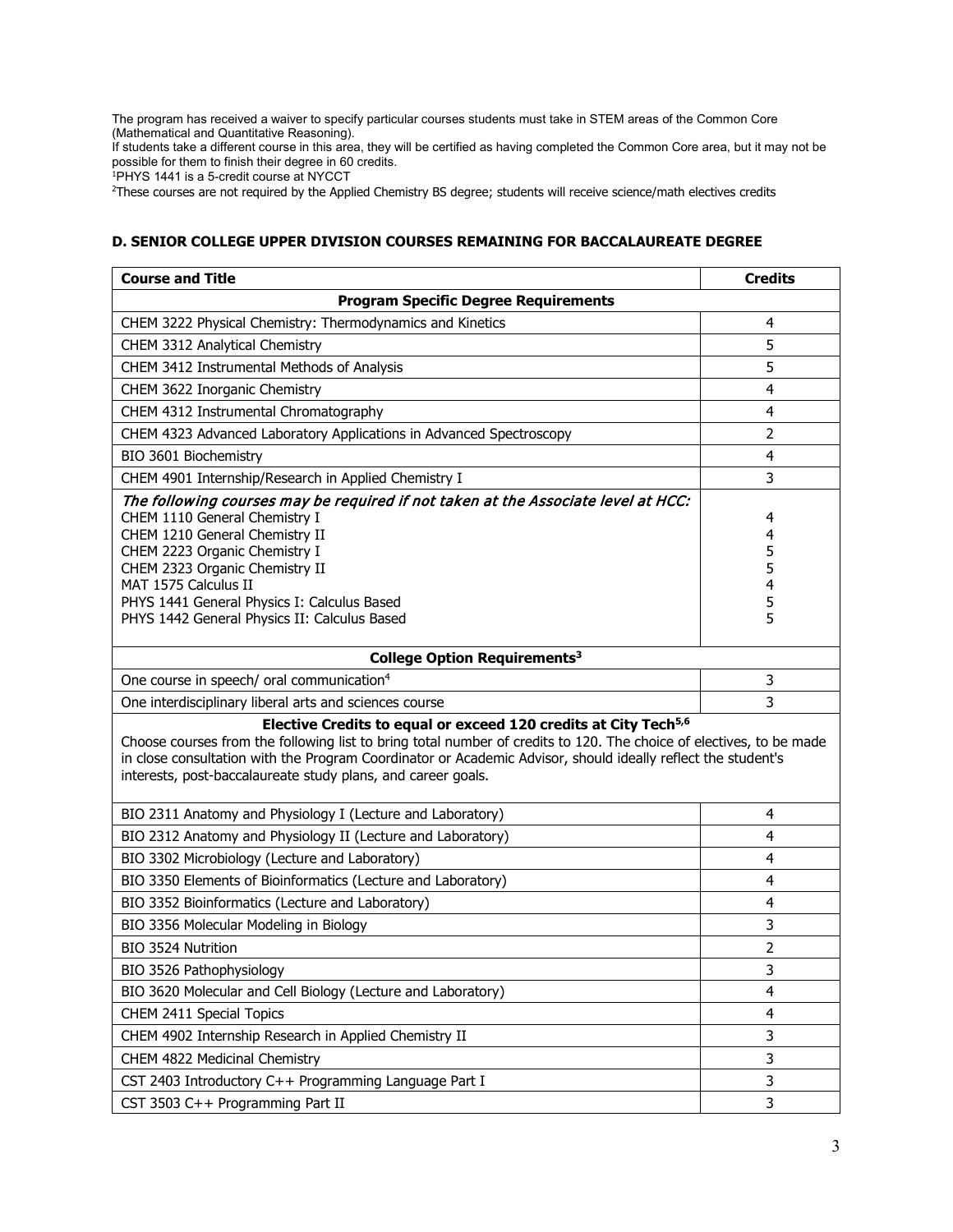| MAT 2071 Introduction to Proofs and Logic                                                                                                                             | 4 |  |  |
|-----------------------------------------------------------------------------------------------------------------------------------------------------------------------|---|--|--|
| MAT 2440 Discrete Structures and Algorithms I                                                                                                                         | 3 |  |  |
| MAT 2540 Discrete Structures and Algorithms II                                                                                                                        | 3 |  |  |
| MAT 2572 Probability and Mathematical Statistics I                                                                                                                    | 4 |  |  |
| MAT 2580 Introduction to Linear Algebra                                                                                                                               | 3 |  |  |
| MAT 2588 The Mathematics of Finance                                                                                                                                   | 3 |  |  |
| MAT 2630 Applied Mathematics Technology--Numerical Analysis                                                                                                           | 3 |  |  |
| MAT 2675 Calculus Ill                                                                                                                                                 | 4 |  |  |
| MAT 2680 Differential Equations                                                                                                                                       | 3 |  |  |
| MAT 3021 Number Theory                                                                                                                                                | 4 |  |  |
| MAT 3050 Geometry I                                                                                                                                                   | 4 |  |  |
| MAT 3075 Introduction to Real Analysis                                                                                                                                | 4 |  |  |
| MAT 3080 Modern Algebra                                                                                                                                               | 4 |  |  |
| MAT 3672 Probability and Mathematical Statistics II                                                                                                                   | 4 |  |  |
| MAT 3770 Mathematical Modeling I - Optimization                                                                                                                       | 3 |  |  |
| MAT 3772 Stochastic Models                                                                                                                                            | 3 |  |  |
| MAT 3777 Applied Mathematics: Applications of the Wave Equations                                                                                                      | 3 |  |  |
| MAT 3787 Applied Mathematics - Finite Fields                                                                                                                          | 3 |  |  |
| MAT 3788 Applications of the Heat Equation for Financial Mathematics                                                                                                  | 3 |  |  |
| MAT 3880 Introduction to Partial Differential Equations using Mathematical Models in<br>Biology                                                                       | 3 |  |  |
| MAT 4030 History of Mathematics                                                                                                                                       | 3 |  |  |
| MAT 4050 Geometry II                                                                                                                                                  | 3 |  |  |
| MAT 4672 Computational Statistics with Applications                                                                                                                   | 3 |  |  |
| MAT 4788 Financial Risk Modeling                                                                                                                                      | 3 |  |  |
| MAT 4872 Probability and Mathematical Statistics Ill                                                                                                                  | 4 |  |  |
| MAT 4880 Mathematical Modeling II                                                                                                                                     | 3 |  |  |
| PHYS 2601 Introduction to Research (Lecture and Laboratory)                                                                                                           | 3 |  |  |
| PHYS 2603 Physical Principles of Medical Imaging                                                                                                                      | 3 |  |  |
| PHYS 2605 Introduction to Laser Physics and Photonics                                                                                                                 | 4 |  |  |
| PHYS 2607 Introduction to Quantum Mechanics                                                                                                                           | 3 |  |  |
| PHYS 2609 Introduction to Quantum Computing                                                                                                                           | 4 |  |  |
| <b>Writing Intensive Requirement</b>                                                                                                                                  |   |  |  |
| Students at New York City College of Technology must complete two courses designated WI for the baccalaureate<br>level, one from liberal arts and one from the major. |   |  |  |

 3 Complete lists of liberal arts and sciences courses and advanced liberal arts courses, as well as semester-specific lists of interdisciplinary courses and writing intensive courses, are available online at the City Tech Pathways website.

<sup>4</sup>Students who

"Students who have already met this requirement may choose any other liberal arts and science course in its place.<br><sup>5</sup>The number of free elective credits will vary depending upon the program-specific courses students use t requirements.

 6 Some of these elective courses have pre-and co-requisites that should be taken as part of the flexible core and college option choices.